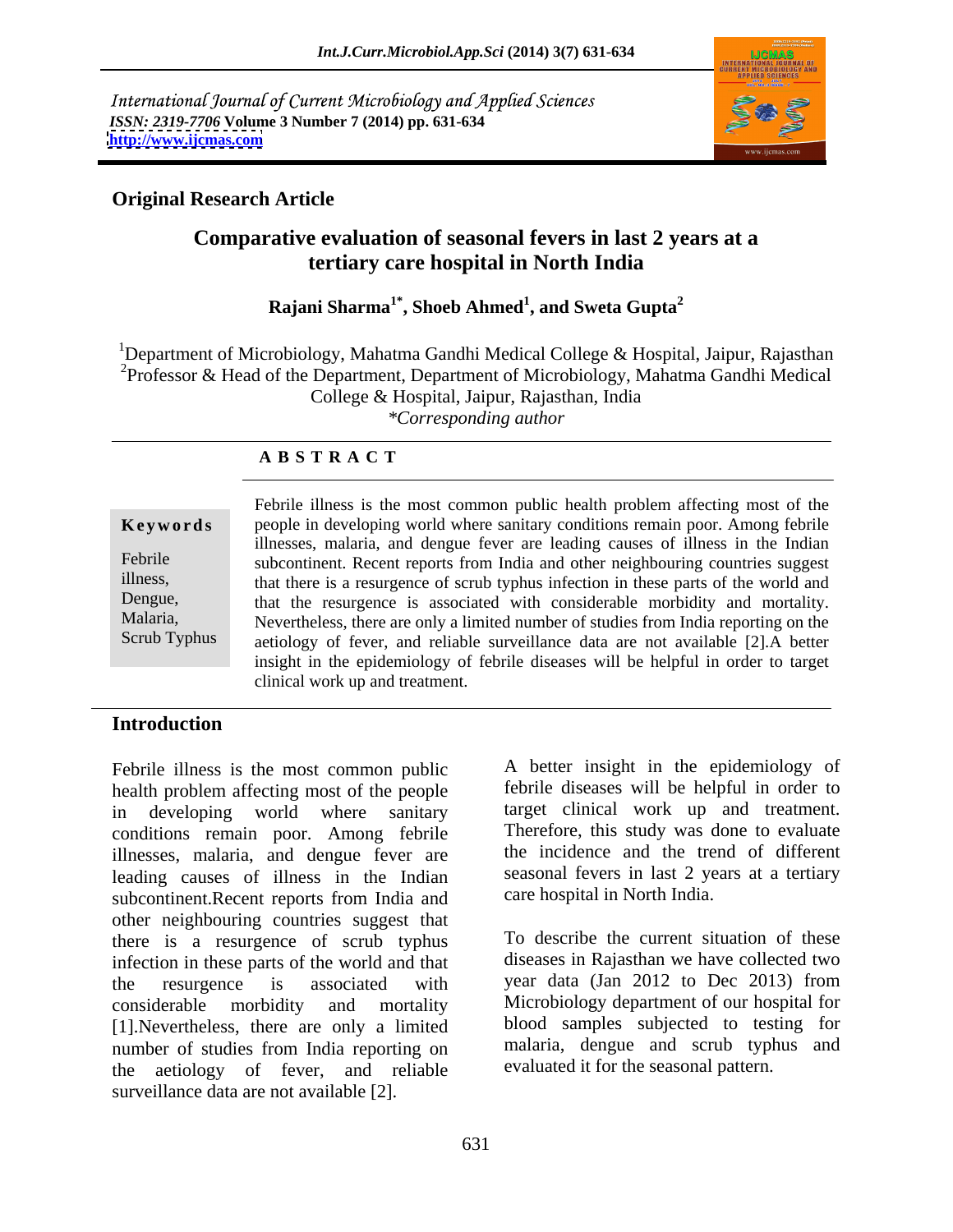The results showed that both dengue and from July to September. During these malaria follow the same seasonal pattern in months pools of stagnant rainy water both years with increased incidence of scrub provide *Aedesaegypti* maximum breeding typhus (24% in 2012 to 35.23% in2013) and places while the humid environment and dengue (47% in 2012 to 56% in 2013) in steady mid 30°C temperaturealso contribute this year [Table1 & Fig.1 respectively]. Northern India [4]but recent increase in favouring overflow of sewer lines and

Total numbers of dengue cases arealso increased this year (52%) in comparison to 2012 (47%) with the greatest number of In this study we found that June-July is the cases seen in October and peak season for malaria with a prevalence of November.Climate has a vital role in the 16% in 2012 and 10.43% in 2013 [Fig2]. spread of dengue fever as the Indian subcontinent is located in a region where there is a very long annual monsoon period

steady mid 30°C temperaturealso contribute to the increasing vector population.

Although scrub typhus is known to occur all Malaria is another common febrile illness in over India, including Southern India[3]and tropical and sub-tropical regions of the cases may be related to higher rainfall territories, subtropical regions of five overgrowth of scrub grass required for some 3.2 billion people lived in areas at risk laying eggs of mite and transmission of of malaria transmission and 350-500 million scrub typhus.Scrub typhus is grossly under- people suffer from clinical malaria annually, diagnosed in India because of its nonspecific causing about two million deaths each year presentation, low index of suspicion and the [5]. Malaria is known to be severely paucity of confirmatory diagnostic resources underreported and insufficiently controlled [1]. in India [2,6]. Malaria prevalence in South It spreads in 107 countries and continents. In 2005, it was estimated that India has been reported to be low compared with states in North-East India [7].

*Plasmodium vivax* was the major culprit.

| <b>Year 2012</b>    | <b>Total Cases</b> | <b>Positive cases</b> | Percentage |
|---------------------|--------------------|-----------------------|------------|
| *September          |                    |                       | 36.66      |
| October             |                    |                       | 22.68      |
| November            |                    |                       | 14.28      |
| December            | 03                 |                       |            |
| Total cases in 2012 | 166                | 40                    | 24         |
| <b>Year 2013</b>    | <b>Total Cases</b> | <b>Positive cases</b> | Percentage |
| *August             |                    |                       | 46.66      |
| September           | 205                |                       | 43.90      |
| October             |                    |                       | 22.32      |
| November            |                    |                       | 21.81      |
| December            | 03                 |                       |            |
| Total cases in 2013 | 420                | 148                   | 35.23      |

**Table.1** Data of Scrub Typhus cases in 2012-2013

\* Cases start coming from September2012 and August 2013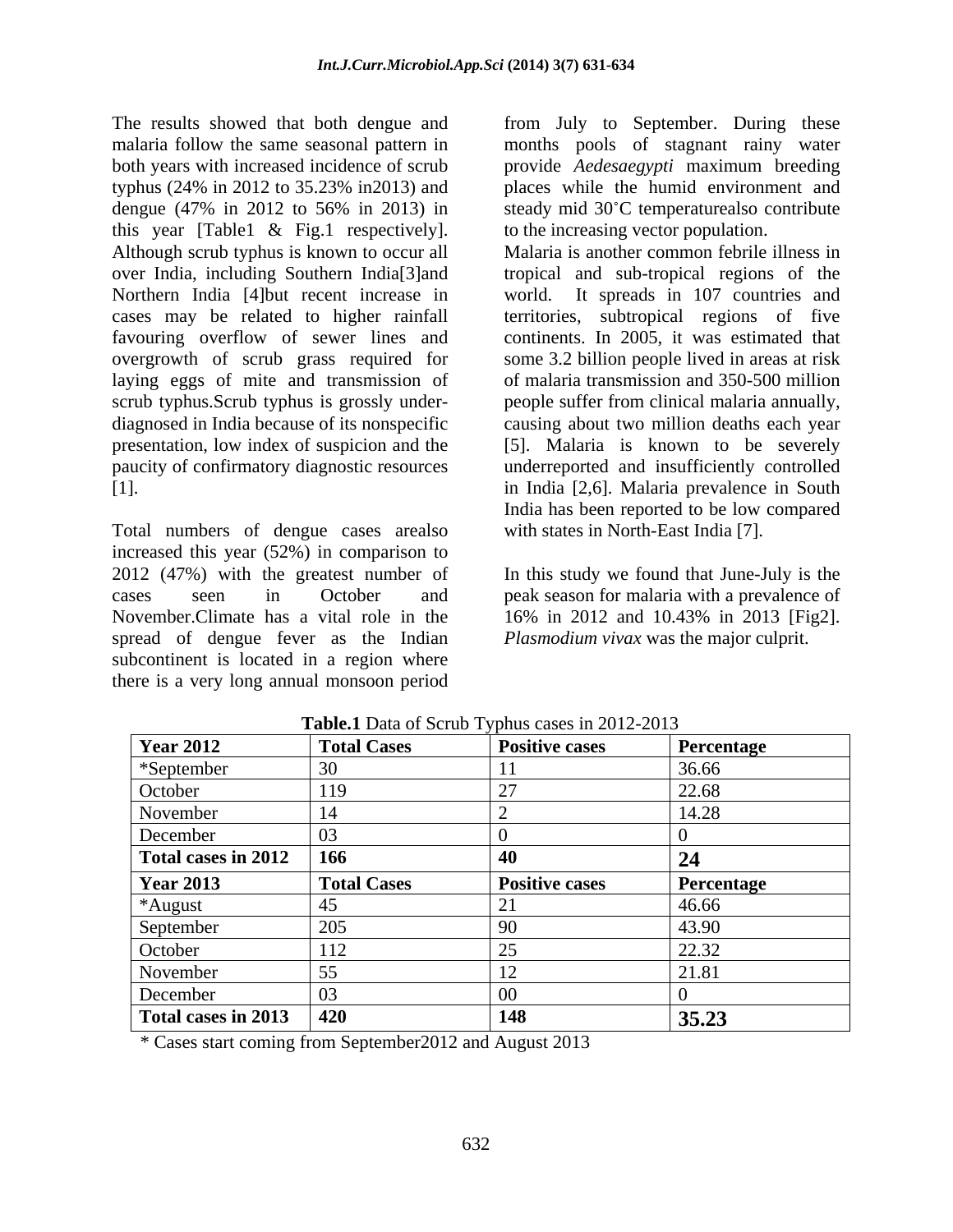**Fig.1** Seasonal trend of Dengue fever



**Fig.2** Seasonal trend of Malaria fever



Formulation our knowledge it was the first<br>systematic attempt of this kind to describe the major seasonal illness in North India region. More studies are required to evaluate the factors related to variation in prevalence of seasonal febrile Typhus. Textuence and Dughostic illnesses.This study also indicates the need of more effective anti-vector campaigns in high vector density areas before and during the monsoon season. A number of public awareness campaigns should be launched involving print and electronic

# **References**

- 1. Issac R, Varghese GM, Mathai E, Manjula J and Joseph I. Scrub Typhus: Prevalence and Diagnostic Issues in Rural Southern India. *Clin Infect Dis*. 2004; 39 (9):1395-6*.*
- 2. John TJ,Dandona L, Sharma VP, Kakkar M.Continuing challenge of infectious diseases in India. *Lancet* 2011,377(9761)**:**252-269.
- media. Serological evidence for the 3. Mathai E, Lloyd G, Cherian E et al. Serological evidence for the